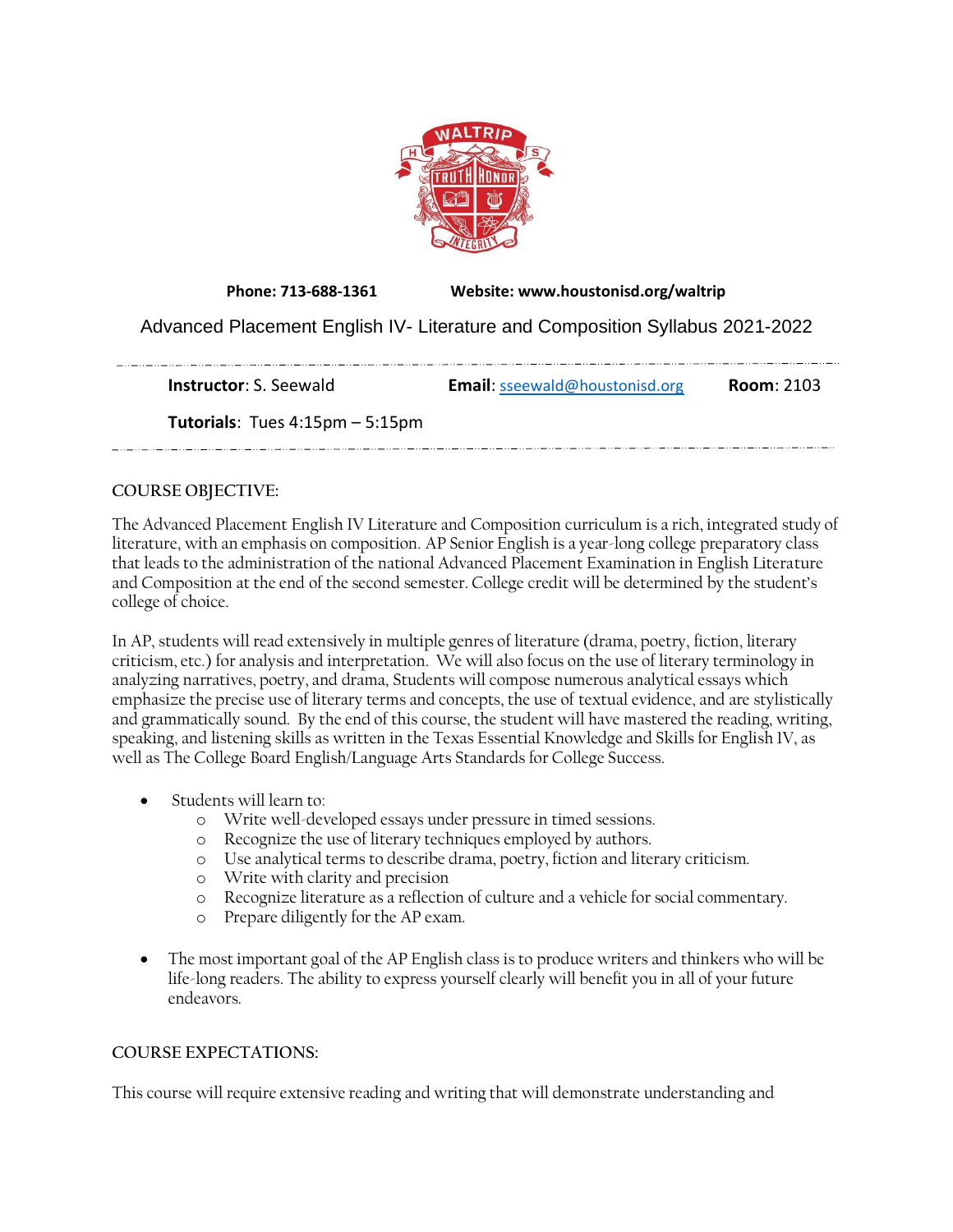comprehension of the literature that we read, including informal response essays, annotation of texts, and abstracts. Formal essays will include timed in-class and out-of-class expository, analytical essays that will require students to draw upon details in the text to craft an extended interpretation of the text. Students will learn to evaluate texts from both an analytical and cultural perspective. Students may submit a first draft of formal essays that will be evaluated for organization, coherence, appropriate grammar, sentence structure, style, transitions and appropriate use of varied vocabulary. Additionally, students will provide supporting textual details that support their assertions.

*\*Note*: You will often have the opportunity to revise essays or submit the best of in- class essays for a grade. Peer evaluation and self-evaluation are essential elements in the AP process, and the ability to examine your own writing (and others) critically will contribute to your success on the essay portion of the AP exam. We will evaluate many model essays (good and bad) to develop these critical skills.\*

In order to achieve our goal of excellence in literary analysis and to master the skills of writing, students in this course are also expected to be present, be prompt, be prepared, be polite, and be productive. Each student will be held accountable for class work, homework and tests.

# **SATURDAY STUDY SESSIONS:**

There will be three Saturdays (dates to be announced in class) throughout the 2021-22 school year during which time NMSI expert teachers from across the United States will lead Study Sessions for Waltrip High School and HISD AP students. Collaborating with Waltrip and HISD teachers, the expert teachers will work with students on specific course topics, which will prepare them for the AP Literature/Composition exam in May. All sessions are provided at no cost to students and families.

Attending Saturday Study sessions is an extremely important part of the NMSI program and will significantly help students prepare for and succeed on AP exams. **All students enrolled in NMSI and AP courses are strongly encouraged to attend these sessions.** Research shows that students who succeed on AP exams are **3 times more likely** to graduate from college in 4 years with a diploma or certificate than students who do not succeed on AP exams. Additionally, the college remediation rate among students who take AP exams is significantly lower than among students who do not take AP exams. **Students who score a 3 or above on an AP exam will receive a stipend with two study sessions!**

# **RULES & REQUIREMENTS**

- (1) Students should keep all coursework, especially graded work, in a notebook or folder. This should be organized and saved until the end of the year.
- (2) Students must bring a hard copy of any homework due for class. I cannot print homework.
- (3) Students should be on time and in their seat when the bell rings. If a student is late without an excuse they will receive a late grade for any homework or assessment collected or distributed during the time that you have missed. Additionally, after that student's third instance of being late without an excuse, they will be assigned an absence.
- (4) Students should be respectful at all times and treat others as they would like to be treated.
- (5) In compliance with school policy, hall passes will not be issued during the first 15 or the last 15 minutes of class. Therefore, students should make every effort to take care of water and bathroom visits before or after class.
	- o In the event that a student needs to use the restroom, they may excuse themselves and take the hall pass to the restroom one at a time. I maintain the right to revoke this privilege. Accordingly, a student should not abuse their access to the hall pass. If a student uses the hall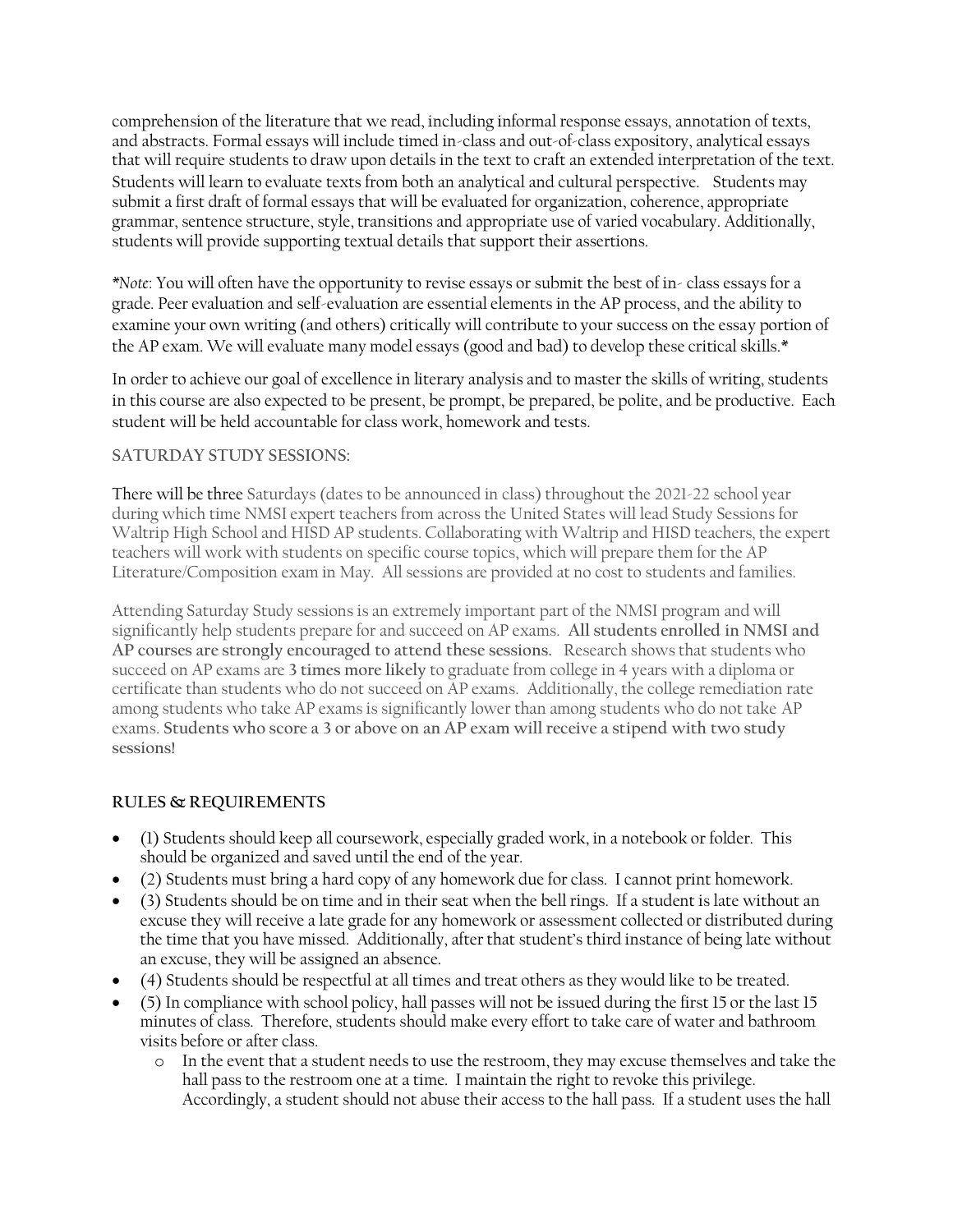pass, it is their responsibility upon returning to catch up with the class without interrupting instruction.

- (6) In compliance with school policy, unauthorized use of electronic devices during class will result in the immediate collection of the electronic device.
- (7) Students and parents should feel free to see/contact me about any questions or concerns they have regarding this class. My main concern is to provide a challenging yet supportive educational environment that will allow all students to succeed.

# **REQUIRED MATERIALS:**

Students are expected to come to class prepared and with the required materials. Failure to do so will result in wasted class time, slower learning, and possible disciplinary action. Please have the following items with you every day. (Certain items may be kept in the classroom and are not required until we return to school\*).

| Composition Book                 | *1 box Kleenex                   |
|----------------------------------|----------------------------------|
| Notebook paper                   | *1 pack of colored printer paper |
| Blue/ Black Ink Pens and Pencils | *Folder with 2 pockets           |
| Multicolored Highlighters        | *1 bottle hand sanitizer         |
| Independent reading book         | Charged Power-up laptop          |

# **TEXTS:**

The textbooks for the course are as follows:

- The College Board's *Springboard: English*
- Pearson's *My Perspectives Literature*, grade 12
- Norton's *Introduction to Literature 13 th edition*
- Various fictional texts, some of which students may wish to purchase

# **HOMEWORK REQUIREMENTS:**

Homework will be assigned regularly as the AP curriculum requires intense outside reading and writing. Consistent failure to complete homework assignments will result in slower learning, below level mastery of objectives, poor grades and parent/teacher/student conferences.

#### **GRADING SCALE:**

Grading of student work is based on state and district-required learning standards (Objective) and should provide clear expectations for **mastery** (Closing Product). Expectations for grading should be clearly defined through rubrics, criteria charts, or other evaluative tools. Grades will be provided to students and entered into PowerSchool gradebook in a timely manner. A minimum of 2 grades should be recorded each week and at least 1 Test/Project/Quiz grade every two weeks. Your grades should be monitored to ensure grades are current. The following grade weights will be used to determine six-week grades: Classwork/Homework 50% (min 6)

Test/Project/Quiz 30% (min 3)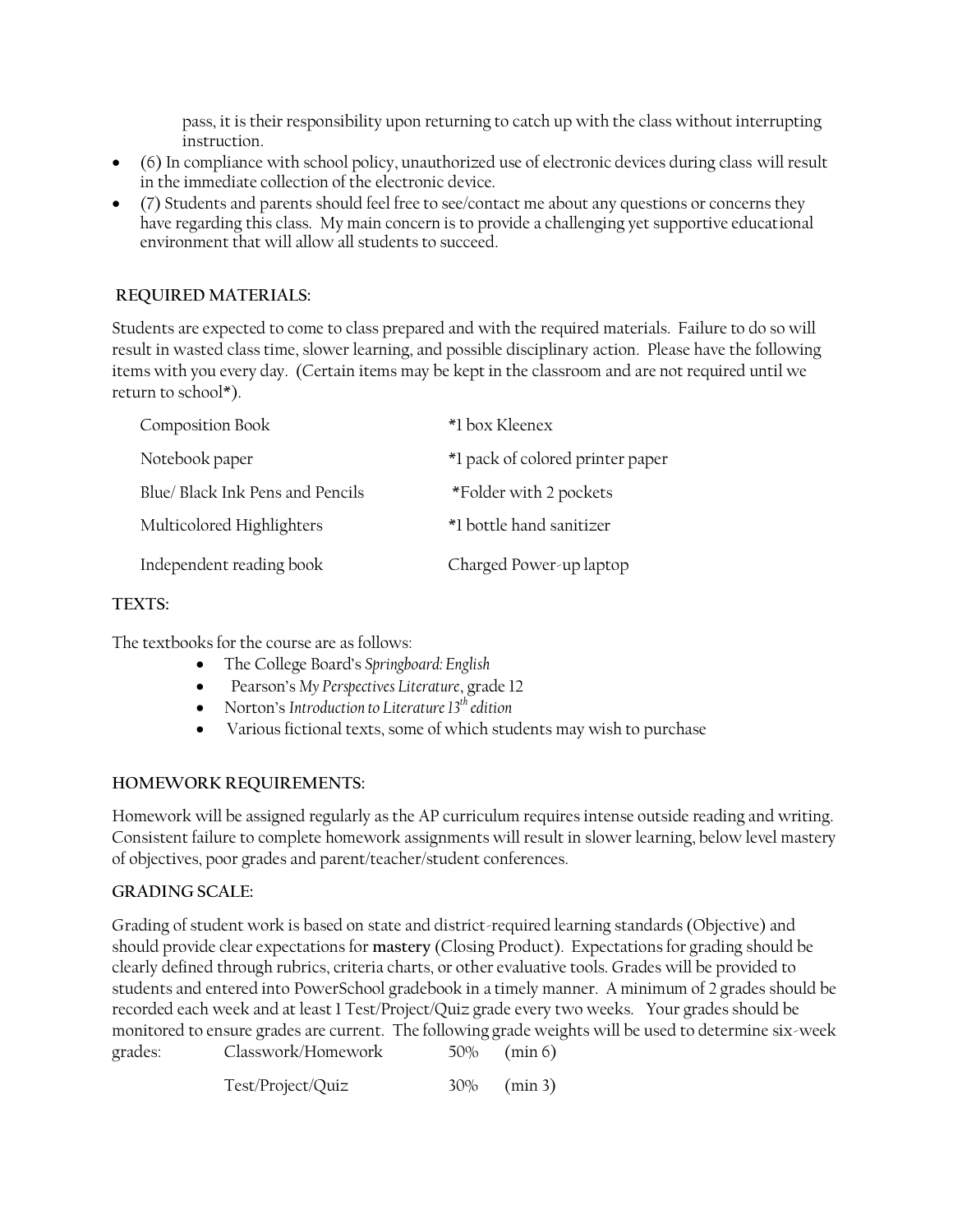Daily/Participation 20% (min 6)

#### **ABSENCE AND MAKE-UP LEARNING POLICY:**

If you are absent, you are required to make up the **learning** that you miss. There is no way to recover the time lost when a student is not class. In an effort to keep your learning on track when returning from an absence, I may require one or both of the following: time in my classroom after school, work/reading to be done at home. These measures are the sole responsibility of the students to initiate and must be **completed within one week of the absence(s).**

### **LATE WORK**

Assignments are **late if they are not turned in at the beginning of class**. If you attend school at any time during the day you are required to bring me your assignment. Field trips are not excuses for not turning in your work. Students will be given at least one opportunity to submit late work following an absence. Grade penalties and the amount of time allowed to complete the assignment are as follows:

**Advanced Placement classes are intended to prepare students for collegiate academic environments. As a result, students will be expected to adhere to similar policies. In the event that a student fails to submit an assignment by the posted deadline they will be given a zero for the respective assignment. Afterwards, the student will have five business days (school days) to complete the assignment and submit it for evaluation. If the student successfully submits the assignment within the five business day grace-period then they will be entitled to a maximum grade of seventy.**

#### **ACADEMIC DISHONESTY:**

Except during designated group work, you are expected to complete homework, class work, and tests on your own. If you use someone else's work—even a phrase—in an essay or assignment, or talk during a NO TALKING assignment, such as a quiz or test, you will receive a ZERO and your parents will be notified of what has occurred. If you copy or otherwise cheat, you will receive a ZERO and your parents will be notified of what has occurred. In the event that this should happen, you will also be assigned detention. Cheating is morally unacceptable and will not be tolerated, but more importantly, cheating does not prepare you to make it on your own.

#### **TEACHER INFORMATION:**

As the 2021 school year begins, your student begins a new chapter in their academic career: their senior year of high school, . I would like to introduce myself as your child's AP English Literature and Composition teacher. I have been an English teacher for thirteen years and an AVID college readiness teacher for one year which totals to 14 years of teaching experience. I hold a journalism degree from The University of Texas at Austin and my teaching certificates are in English, Reading, Journalism, and History from The University of Texas at Dallas. I have Pre-AP and AP training from the National Institutes for Math and Science, Rice University, and the University of Houston. Furthermore, I am AVID, College Board/Spring Board and Naviance trained; all of which are college and career readiness programs. Finally, I am a mother of two children educated by the HISD IB Program. My daughter and son have graduated from college and are currently employed. Thus, I have been through these chapters of life that you are or will be experiencing.

I want to let you know that I am here to support your child in their academic endeavors. Please feel free to contact me a[t sseewald@houstonisd.org](mailto:sseewald@houstonisd.org) and I will respond within 48 hours. As a parent, you can